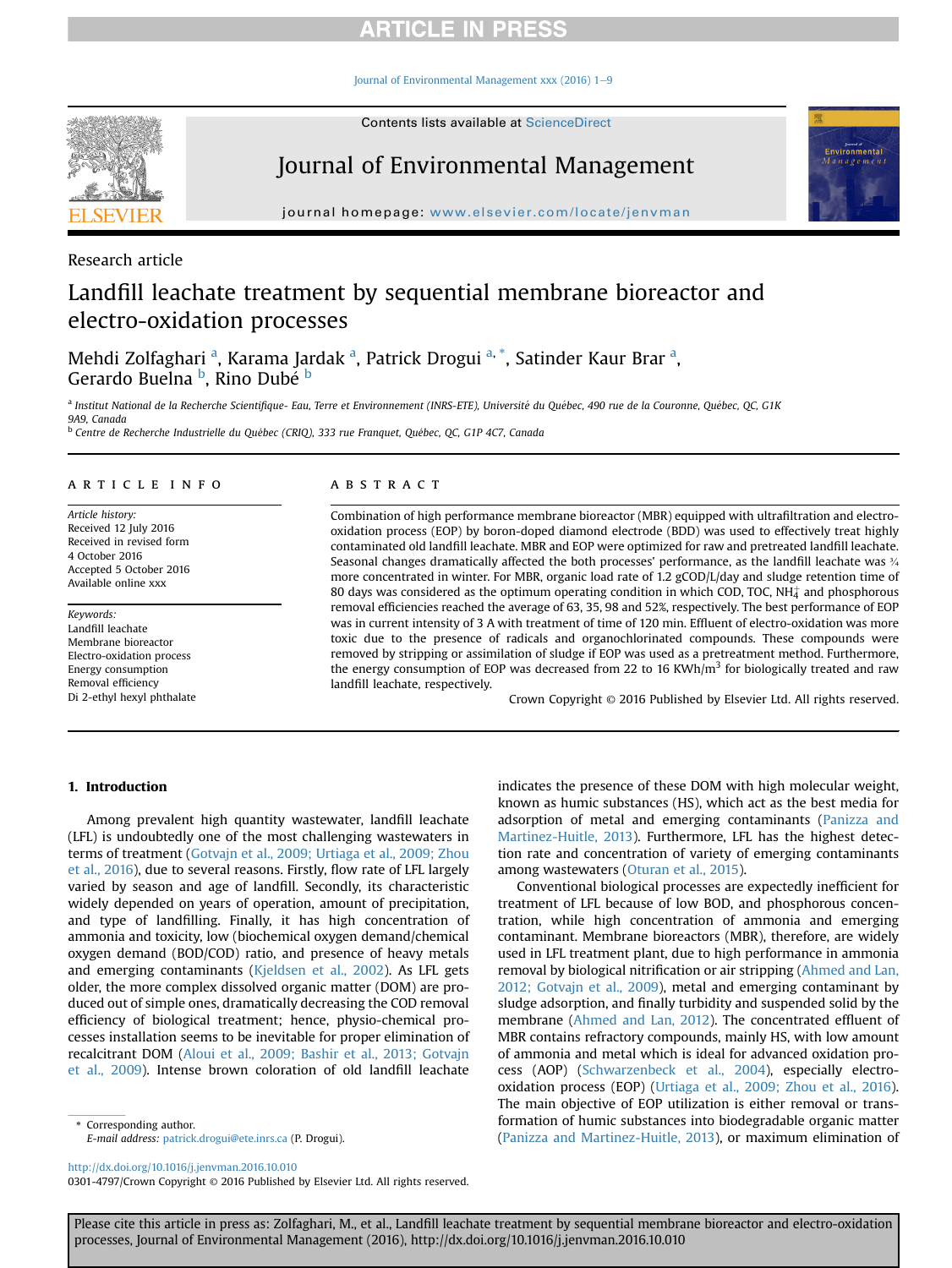## **ARTICLE IN PRESS**

M. Zolfaghari et al. / Journal of Environmental Management xxx (2016) 1-9

| List of symbols |                                     | HA<br><b>HRT</b> | Humic Acid<br><b>Hydraulic Retention Time</b> |
|-----------------|-------------------------------------|------------------|-----------------------------------------------|
| AOP             | <b>Advanced Oxidation Processes</b> | <b>HS</b>        | Humic Substances                              |
| <b>BDD</b>      | Boron-doped diamond                 | <b>LFL</b>       | Landfill Leachate                             |
| <b>BOD</b>      | Biochemical Oxygen Demand           | <b>MBR</b>       | Membrane Bioreactor                           |
| <b>CCD</b>      | Central Composite Design            | <b>MLSS</b>      | Mixed Liquor Suspended Solid                  |
| <b>COD</b>      | Chemical Oxygen Demand              | <b>MLVSS</b>     | Mixed Liquor Volatile Suspended Solid         |
| <b>DEHP</b>     | Di 2-ethyl hexyl phthalate          | SRT              | Sludge Retention Time                         |
| <b>DOM</b>      | Dissolved Organic Matter            | TA               | <b>Total Alkalinity</b>                       |
| EC              | <b>Electrical Conductivity</b>      | <b>TCU</b>       | True Color Unit                               |
| EOP             | Electro-oxidation Process           | <b>TS</b>        | <b>Total Solid</b>                            |
| FD.             | Factorial Design                    | VS               | Volatile Solid                                |
|                 | F/M ratio Food/Microorganism Ratio  |                  |                                               |

COD when it is used as a post treatment. COD in EOP was mainly removed by direct oxidation (oxidation on the surface of electrode or by hydroxyl radical), while ammonia was removed by means of indirect oxidation (reaction with chlorine oxidant) (reaction in supplementary files: appendix A) [\(Bashir et al., 2009; Chu et al.,](#page-8-0) [2015; Deng and Englehardt, 2007; Panizza and Martinez-Huitle,](#page-8-0) [2013](#page-8-0)).

Sludge management of LFL treatment plant was also a concern, due to high concentration of pollutants; hence, low quantity or zero production of sludge will be favorable that could be achieved by simultaneous utilization of MBR and EOP ([Zhou et al., 2016\)](#page-8-0). Both processes are well-known in the formation of low quantity of solid residue and removal of emerging contaminants [\(Fernandes et al.,](#page-8-0) [2012](#page-8-0)).

Till this date, all the studies have investigated EOP as posttreatment of biological treated landfill leachate [\(Aloui et al.,](#page-8-0) [2009; Bashir et al., 2013; Chu et al., 2015; Fernandes et al., 2012;](#page-8-0) [Urtiaga et al., 2009](#page-8-0)), though production of organochlorine compounds and remaining radicals are the main problems. In this study, combination of MBR and EOP was used in the optimal sequence to effectively treat old landfill leachate. Firstly in MBR, sludge was developed and optimized according to various operating conditions and seasonal changes. Secondly, factorial and central composite design models were used to estimate the optimal conditions for oxidation performance. Finally, the optimized sequence of two processes was determined based on best removal efficiency, lowest energy consumption and toxicity. The fate of Di 2 ethyl hexyl phthalate (DEHP) was also investigated as the model of hydrophobic emerging contaminants in landfill leachate.

## 2. Material and methods

### 2.1. Landfill leachate sampling

Municipal landfill leachate employed in this study, was collected from Frampton's landfill, (Quebec, Canada) with capacity of 180 tons/day and annual average production of 100  $\mathrm{m}^3/\mathrm{day}$  landfill leachate. The landfill was located around 60 km to south east of Quebec City, received waste mainly from Levis household agglomeration, Quebec, Canada. Samples were monthly taken from  $2750 \text{ m}^3$  storage tank and before aeration pretreatment. All samples were instantly stored at 4  $\degree$ C before applying to MBR or EOP. The flow rate and characteristic of LFL varied from season to season, despite the fact that the high precipitation was evenly distributed throughout the year. In spring (April and May), precipitation and melting of snow results in higher production of diluted landfill leachate. The precipitation in winter (between December to March) is in the form of snow. Furthermore, freezing temperature (Fig. 1-S), dramatically decreases LFL production. As a consequence, the characteristic of raw landfill leachate fluctuated from being heavily loaded in winter to highly diluted throughout spring and summer. It is worth mentioning that Frampton landfill leachate treatment processes contains aeration tank, as pretreatment, followed by biological aerated lagoon, and peat adsorption for the post treatment.

## 2.2. Experimental pilots

Membrane bioreactor used in this study comprised 5 L aeration tank, a submerged hollow fiber ultrafiltration (ZW-1, Zenon environmental Inc.) with nominal pore size of  $0.04 \mu m$  and total filtration surface area of 0.047  $m^2$ . Feed and filtration peristaltic pumps were controlled for cycle of 110 s of filtration and 10 s of backwash by four times flow rate of filtration. The automatization and membrane wash was fully described in previous study ([Zolfaghari et al., 2016](#page-8-0)).

Electro-oxidation lab scale cell comprised 1-L Plexiglas storage tank, 1-L reaction tank (dimension of  $10 \times 5 \times 12$  cm) equipped with an anode and a cathode with an inter-electrode gap of 2 cm. The anode had a solid surface area of 65 cm<sup>2</sup>, thickness of 0.1 cm and the void surface area of 45  $cm<sup>2</sup>$ . The rectangular anode electrode was made of niobium coated with boron doped diamond (Nb/ BDD), while the cathode was made of titanium with same physical characteristic of anode. The current was provided by a DC power supplier xantrex XFR 40–70 VA (Aca Tmetrex, Mississauga, Ontario, Canada). A peristaltic pump with flow rate of 170 mL/min, was used for recirculation of liquid between storage and reaction tank. A magnet stirrer was also used in reaction tank to homogenize the liquid. The schematic of both reactors are shown in supplementary files (Fig. 2-S).

## 2.3. MBR startup

The MBR pilot was initially inoculated by activated sludge collected from east municipal wastewater treatment plant of Quebec City, Quebec, Canada. Development of proper microorganisms was performed under continuous mode by setting the hydraulic retention time (HRT) at 48 h, and sludge retention time (SRT) of 200 days by raw LFL. During 28 days of startup stage, sludge concentration (represented by volatile solids (VS) concentration) was increased from 2.5  $g/L$  to 7.1  $g/L$ . Later on, HRT was gradually decreased to 18 h, to develop nitrification and assess the performance of MBR under different operating conditions. During all sets of experiments, dissolved oxygen and temperature was kept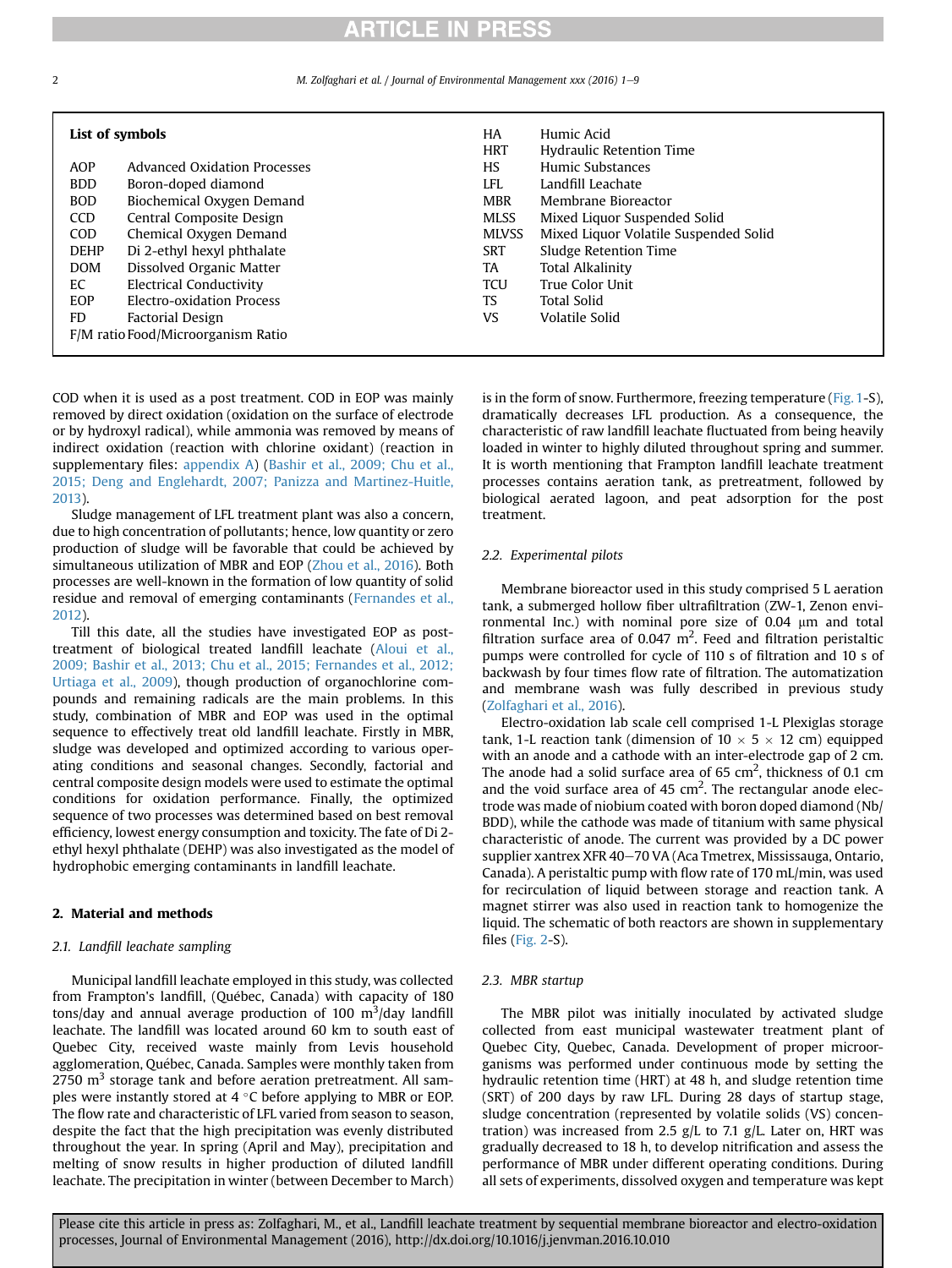## **RTICLE IN PRESS**

<span id="page-2-0"></span>higher than 7  $\pm$  0.8 mg O<sub>2</sub>/L and around 17.5  $\pm$  1 °C, respectively.

### 2.4. EOP experimental design

For the modeling and optimization of process, central composite design (CCD) was applied; while, factorial design (FD) was used for understanding the statistical significance of variable parameters include: current intensity  $(X_1)$ , treatment time  $(X_2)$  and seasonal changes  $(X_3)$ . As ammonia and metal removal was almost independent of operating condition, COD and total organic carbon (TOC) removal efficiency was considered as the responses of the models. Eight sets of experiments were needed for FD in which each factor was fixed in its extreme limit. In CCD model, on the other hand, 18 additional sets of experiments were required in which fixed experiment was run at center of domain, while the other four were axial assays for each categorical factor (sequence of experiments in supplementary files: Table 1-S).

In factorial design, the effect of each factor and their interaction was estimated according to the following model (Eq.  $(1)$ ):

$$
Y = b_0 + b_1 X_1 + b_2 X_2 + b_3 X_3 + b_{12} X_{12} + b_{13} X_{13} + b_{23} X_{23}
$$
 (1)

in which Y is the experimental response,  $b_0$  is the average value of response of all eight experiment,  $X_i$  is the variables,  $b_i$  stands for effect of each factor and finally  $b_{ii}$  represents interaction effect of variable i and j on response. Experimental coefficient (b) was measured using half difference between arithmetic averages of the responses for extreme values of variable. For optimization of each factor, CCD model was performed by means of eighteen extra experiments and estimated the result by second order model (Eq. (2)).

$$
Y = b_0 + \sum b_i X_i + \sum b_{ii} X_i^2 + \sum b_{ij} X_i X_j + e_i
$$
 (2)

in which  $b_i$ ,  $b_{ii}$  and  $b_{ii}$  are the liner, quadratic and interactive effects of specified variable and  $e_i$  represents the residual term. Design expert software (design expert 7, State-Ease Inc., Minneapolis, USA) was used to calculate these coefficients of polynomial model. The experimental condition and values of responses was fully described in supplementary files (Table 1-S). Due to the high concentration of mineral in raw and treated landfill leachate, supporting electrolyte was not necessary during electrolysis. The mass transfer coefficient was kept at highest point by increasing the recirculating pump flow rate at its maximum (170 mL/min).

## 2.5. Sampling and analysis

For monitoring MBR, the inlet and outlet samples were taken twice per week. For EOP, samples were taken at the end of each experiment. For both experiments, one of the 50 mL sample was acidified, and both neutral and acidified samples kept at  $4^{\circ}$ C, prior

to the analysis. Slurry samples were directly extracted from MBR in the same time sequence for measuring total and volatile solids (TS, VS). The analysis method of COD, BOD<sub>5</sub>, color, TOC, N<sub>tot</sub>, Ammonia, nitrate, nitrite and ortho-phosphate TS, VS, mixed liquor suspended solid (MLSS), mixed liquor volatile suspended solid (MLVSS), total alkalinity (TA) and Daphnia and Vibrio fischeri bioluminescence toxicity were adopted from previous study by [Zolfaghari et al.](#page-8-0) [\(2016, 2015\)](#page-8-0).

Liquid-liquid extraction with dichloromethane (DCM) was used for the extraction and GC/MS with the N-pentadecane as an internal standard for the analysis of DEHP (recovery of 81%). As the binding between DEHP and HS was reversible in presence of DCM, adsorbed DEHP could be easily extracted by L/L extraction ([Akkanen et al., 2001\)](#page-8-0). The analysis of DEHP by GC/MS was fully described in previous studies ([Zolfaghari et al., 2016](#page-8-0)).

## 3. Results

### 3.1. MBR optimization for treatment of raw LFL

After development of desired concentration of activated sludge, four stages of assimilation were performed according to the mentioned operating condition in Table 1. By gradual increase of HRT, organic load rate (OLR) was increased, resulting in extra growth of sludge. For controlling fouling rate, therefore, SRT should slowly decrease. By decrease of HRT in the fourth stage, F/M ratio suddenly increased higher than normal range, making the operation unstable. Color, COD and TOC removal was selected to determine the performance of MBR in different stages. According to [Fig. 1,](#page-3-0) the best COD, TOC and color removal was at HRT of 32 h, and SRT of 160 days with value of 65.8, 33.2, and 20.9%, respectively. Although the nitrification started at HRT of 18 h (at day 57), the performance of MBR was dramatically decreased due to the high organic load rate (2.1 g COD/L/day). By keeping low SRT during assimilation period, volatile solids concentration was gradually increased to 9 g/L.

The optimization period was run upon completion of assimilation period with the following operating conditions:  $HRT = 32$  h,  $SRT = 80$  day, TS and VS concentration of 16.48 and 8.94 g/L, respectively. SRT was decreased from 160 days to 80 days for normalization of TS and VS concentration, and regulating of the membrane fouling. Start-up of the reactor was done in early June, when LFL was diluted by high precipitation. By changing the season, the precipitation was mainly in the form of snow, and the liquid in landfill was frozen, that result in significant change in LFL flow rate and characterization. Hence, the optimization period was divided into two different stages. In [Table 2](#page-3-0), the characteristic of LFL and the performance of MBR for all parameters were described. The EC was rising from 6.5 in summer into the average of 11.8 m/  $cm<sup>2</sup>$  in winter, indicated 80% increase of dilution in summer

| Table 1                                                                                    |  |  |
|--------------------------------------------------------------------------------------------|--|--|
| Operating conditions during assimilation period of MBR (average $\pm$ standard deviation). |  |  |

| Parameter (unit)             | Stage           |                    |                  |                  |  |
|------------------------------|-----------------|--------------------|------------------|------------------|--|
|                              |                 |                    |                  | 4                |  |
| Operation period (day)       | 20              | 14                 | 14               | 14               |  |
| HRT(h)                       | 44              | 32                 | 24               | 18               |  |
| SRT (day)                    | 200             | 160                | 50               | 35               |  |
| TS(g/L)                      | $9.131 + 2.131$ | $11.255 \pm 1.019$ | $15.815 + 2.314$ | $14.423 + 2.212$ |  |
| VS $(g/L)$                   | $6.432 + 1.412$ | $6.996 \pm 0.871$  | $8.847 + 1.012$  | $7.58 \pm 1.134$ |  |
| Turbidity (NTU)              | $309 + 52$      | $304 + 48$         | $422 + 75$       | $339 + 61$       |  |
| $EC$ (ms/cm)                 | $6.47 + 0.61$   | $6.54 + 0.74$      | $6.47 + 0.39$    | $6.85 + 0.12$    |  |
| OLR $(g \text{ COD/L/day})$  | $0.953 + 0.271$ | $1.3 + 0.282$      | $1.562 + 0.312$  | $2.104 + 0.121$  |  |
| F/M ratio (kg COD/kg VS/day) | $0.203 + 0.081$ | $0.174 + 0.073$    | $0.17 + 0.061$   | $0.286 + 0.049$  |  |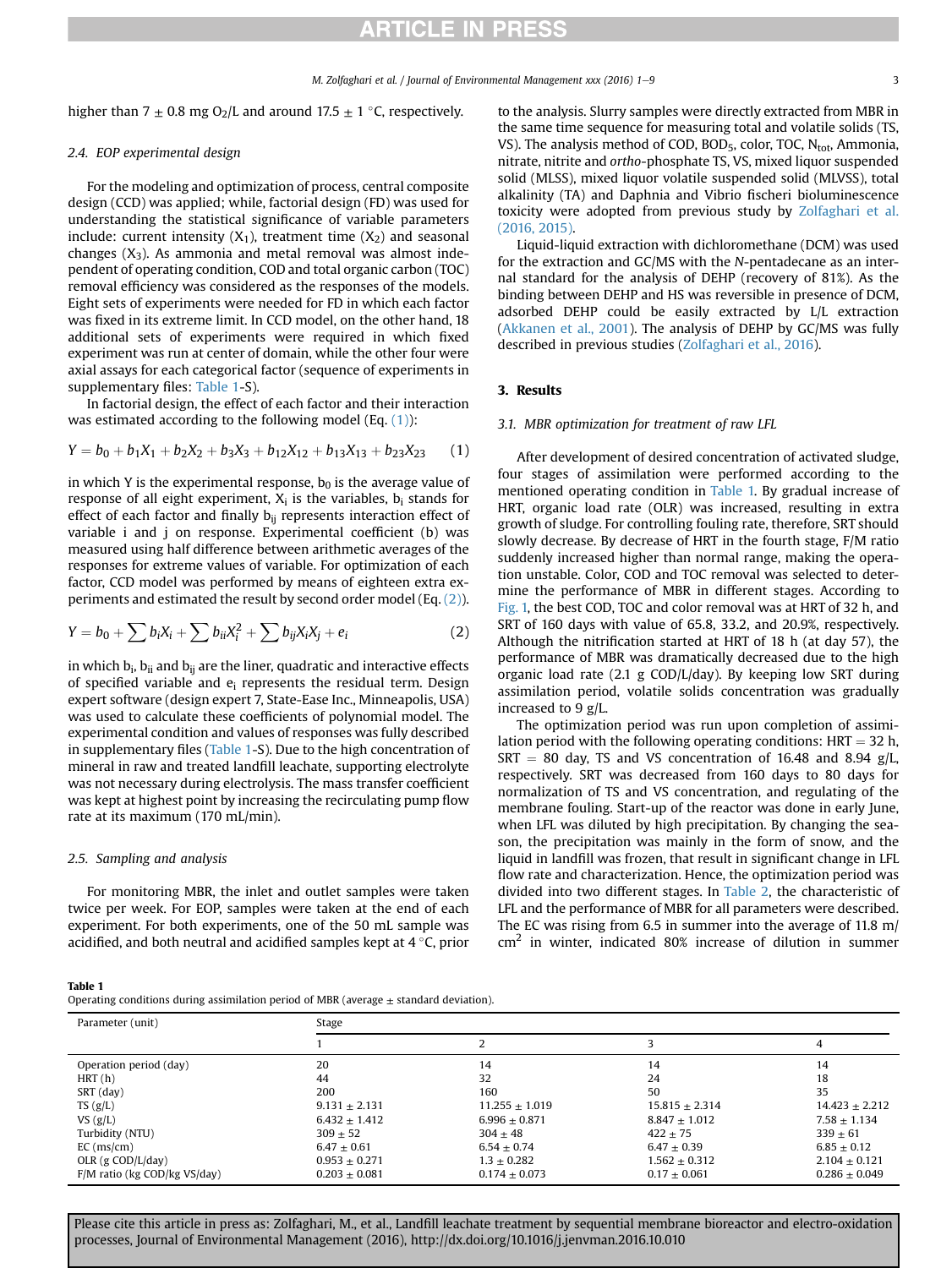## **RTICLE IN PRESS**

<span id="page-3-0"></span>4 M. Zolfaghari et al. / Journal of Environmental Management xxx (2016) 1–9



Fig. 1. Performance of MBR during the assimilation period for COD, TOC and Color removal (operating condition of each stages mentioned in [Table 1\)](#page-2-0).

(between June to August). Average COD and TOC concentration was around 1550 and 323 mg/L, respectively that 26% less concentrated than winter. In summer, the average concentration of  $BOD<sub>5</sub>$  was decreased from 242 to 127 mg/L, due to the high activity of heterotrophic bacteria in utilization of biodegradable carbon. Furthermore, high average temperature in summer might result in stripping of ammonia; decrease its concentration to 288 mg/L. Likewise, the average TA concentration was 2515 mg  $CaCO<sub>3</sub>/L$ , which was 51% lower than the concentration in winter. High bacterial activity inside landfill, might also convert organic phosphorous into orthophosphate; yet, the concentration of phosphorous never rose more than 7 mg P/L, due to its precipitation by metal, especially by aluminum cations.

According to Table 2, performance of MBR was not affected for ammonia and TA removal, as the temperature of aeration basin remained constant. Due to the high concentration of sludge, the entire inlet BOD was removed in MBR. Toxicity is tightly connected to ammonia, metal and emerging contaminants in liquid phase. As the performance of MBR remained same for NH $_4^{\scriptscriptstyle +}$ , DEHP and metal removal, the toxicity of outlet remained same, in spite of seasonal changes. Removal of phosphorous on the other hand, enhanced in winter, because of higher assimilation rate by microorganisms (6 mg P/g of sludge). COD, TOC and color were tightly connected with recalcitrant DOM; so, their removals were significantly decreased in winter. Finally, turbidity of outlet remained below 10 NTU, as the ultrafiltration blocked the passage of suspended solid and colloids.

### 3.2. EOP optimization for treatment of MBR effluent

The performance of EOP is specifically depended on the different factors, such as the type of anodes, treatment time, current density, electrolyte addition, recycling flow rate and pH ([Fernandes et al., 2012\)](#page-8-0). The recycling flow rate was kept as high as possible to reach the maximum hydrodynamic performance ([Urtiaga et al., 2009\)](#page-8-0).

High EC in both raw LFL and effluent of MBR [\(Tables 1 and 2\)](#page-2-0), eliminated the addition of extra electrolyte for electro-oxidation process. Furthermore, there is a census on using boron-doped diamond on the base of niobium (Nb/BDD) anode for landfill leachate treatment due to its acceptable corrosive resistance, low adsorption properties and high catalytic activity ([Anglada et al.,](#page-8-0) [2011; Bashir et al., 2013; Fernandes et al., 2012\)](#page-8-0). The comparison of electrode by [Panizza and Martinez-Huitle \(2013\)](#page-8-0) showed that COD and TOC removal efficiency was completed by BDD utilization instead of other electrodes, such as lead and rubidium oxides. BDD also showed better current efficiency because of greater production of OH<sup>·</sup> radical, and very faint OH<sup>·</sup> adsorption [\(Panizza and](#page-8-0) [Martinez-Huitle, 2013; Zhou et al., 2016](#page-8-0)). pH also, plays an important role in oxidation of ammonium, as it determines the distribution of highly reactive HClO or weak oxidant  $ClO^-$  ions [\(Aloui](#page-8-0) [et al., 2009](#page-8-0)). All the reaction for organic matter and ammonia are mentioned in appendix A. Initial experiments were required to know the range of current intensity and treatment time for optimization of EOP. Current intensity and treatment time was

#### Table 2

| Parameter (unit)                                 | Summer                         |                             |                                    | Winter                       |                              |                                  |
|--------------------------------------------------|--------------------------------|-----------------------------|------------------------------------|------------------------------|------------------------------|----------------------------------|
|                                                  | Inlet                          | Outlet                      | Removal (%)                        | Inlet                        | Outlet                       | Removal (%)                      |
| $COD$ (mgO <sub>2</sub> /L)<br>$TOC$ (mg $C/L$ ) | $1550 \pm 239$<br>$323 \pm 61$ | $568 \pm 121$<br>$209 + 15$ | $63.4 \pm 12.2$<br>$35.3 \pm 15.4$ | $2122 \pm 412$<br>$434 + 87$ | $993 \pm 98$<br>$333 \pm 25$ | $53.2 \pm 2.7$<br>$23.3 \pm 4.6$ |
| BOD <sub>5</sub> (mgO <sub>2</sub> /L)           | 127                            | 5                           | 96.5                               | 242                          | 9.7                          | 96.0                             |
| $NH_4$ (mgN/L)                                   | $288 \pm 112$                  | $5 \pm 4.5$                 | $98.2 \pm 1.7$                     | $667 + 85$                   | $5.1 \pm 3.9$                | $99.2 \pm 0.7$                   |
| $NO3$ (mgN/L)                                    | $0.5 \pm 0.6$                  | $189 \pm 102$               |                                    | $1.1 \pm 0.5$                | $625 \pm 82$                 |                                  |
| $N_{\text{tot}}$ (mgN/L)                         | $299 \pm 115$                  | $209 \pm 122$               | $27.7 \pm 2.1$                     | $700 \pm 89$                 | $630 \pm 82$                 | $9.7 \pm 1.5$                    |
| $PO_4$ (mgP/L)                                   | $4.3 \pm 1.5$                  | $2.1 \pm 2.2$               | $52.5 \pm 32.6$                    | $2.7 \pm 0.9$                | $0.6 \pm 0.5$                | $77.8 \pm 8.4$                   |
| $P_{\text{tot}}$ (mgP/L)                         | $6.4 \pm 1.1$                  | $2.1 \pm 1.9$               | $67.2 \pm 20.5$                    | $5.2 \pm 0.9$                | $0.7 \pm 0.9$                | $86.5 \pm 12.7$                  |
| $TA$ (mgCaCO <sub>3</sub> /L)                    | $2515 \pm 549$                 | $732 \pm 213$               | $70.9 \pm 9.8$                     | $5197 + 1019$                | $684 + 128$                  | $86.8 \pm 5.0$                   |
| Toxicity-Daphnia (Uta)                           | 7.1                            | 1.1                         | 84.5                               | 15                           | 1.2                          | 92                               |
| Toxicity-Vibrio fischeri (Uta)                   | 26                             | 2.4                         | 90.8                               | 53                           | 2.8                          | 94.7                             |
| Color (TCU)                                      | $1230 \pm 344$                 | $877 + 58$                  | $28.7 \pm 11.2$                    | $1621 \pm 284$               | $1580 \pm 273$               | $2.5 \pm 0.5$                    |
| $EC$ (ms/cm)                                     | $6.5 + 0.7$                    | $5.3 \pm 0.5$               |                                    | $11.8 \pm 1.1$               | $10.4 + 1.4$                 |                                  |
| Turbidity (NTU)                                  | 304                            | ND                          | 100.0                              | 652                          | ND                           | 100                              |
| $DEHP$ ( $\mu$ g/L)                              | $43.2 \pm 12$                  | $17.7 \pm 22$               | $59.0 \pm 24.3$                    | 57.1 $\pm$ 9                 | $19.2 \pm 19$                | $66.4 \pm 28.8$                  |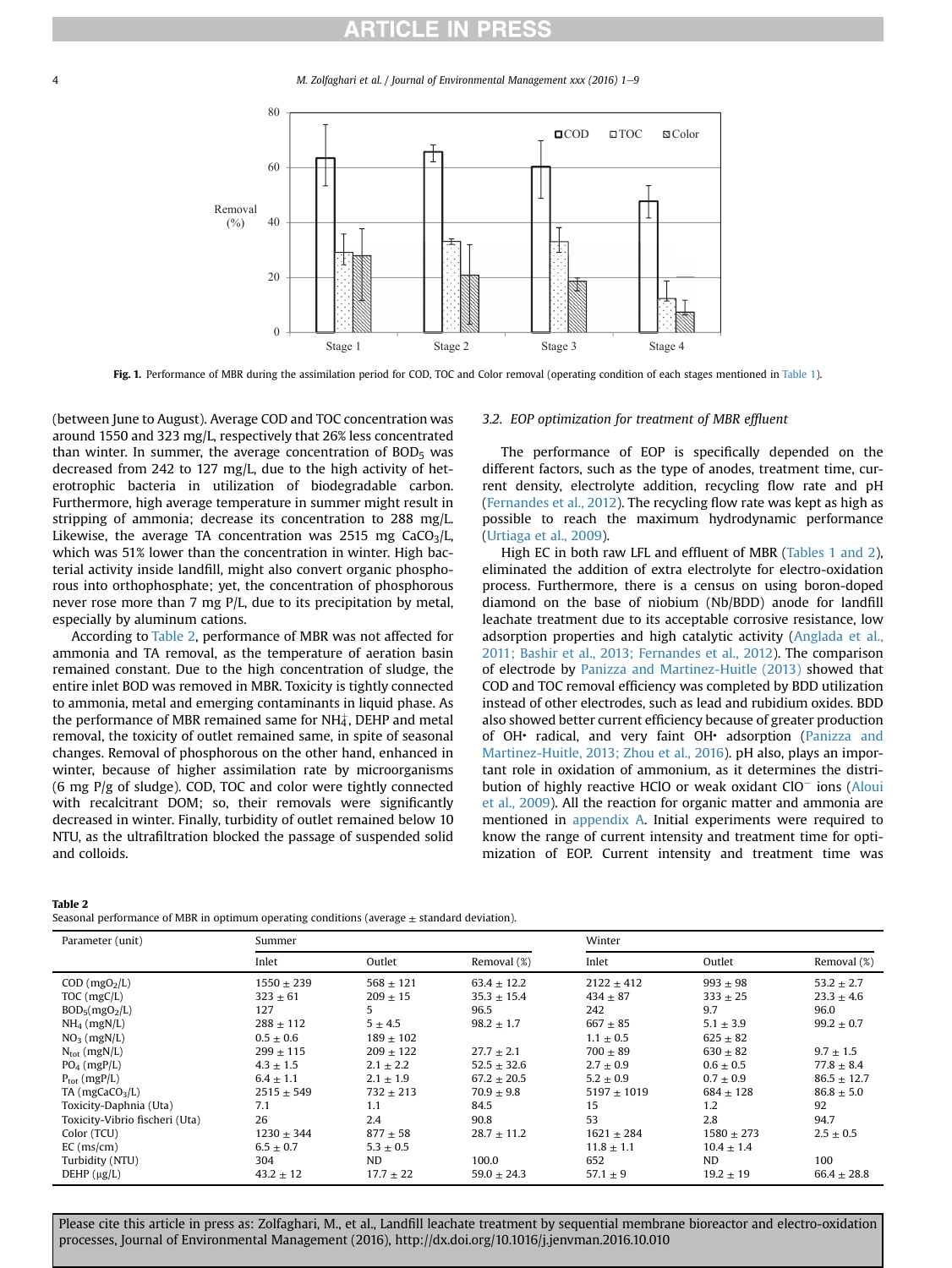gradually increased till the COD concentration in effluent was under 160 mg/L, which satisfied standard regulation. As shown in Table 3, the mentioned removal efficiency was satisfactory for the current intensity of above 2 A, treatment time of 120 min, cathode and anode type of Ti and Nb/BDD, respectively. As [Fernandes et al.](#page-8-0) [\(2015\)](#page-8-0) stated constant COD rate with current density higher than 40 mA/cm<sup>2</sup>, current intensity of 3 A (current density of 46 mA/cm<sup>2</sup>) was selected as the upper range of our test. For understanding the effect of each factor on EOP, FD model was run for eight sets of experiment and the following mathematical models of COD and TOC removal efficiencies was gained by design expert software (Eqs. (3) and (4)),

$$
COD RE(X) = 49.34 + 2.99 X1 + 17.21 X2 + 5.09 X3 + 7.61 X23 R2 = 0.98
$$
 (3)

$$
TOC RE(X) = 37.04 + 4.49 X_1 + 9.29 X_2 + 11.21 X_3
$$

$$
+3.54 X_{23} R^2
$$
  
= 0.92 (4)

As the correlation coefficient was exceeded 0.8, those models were acceptably predicted experimental data. Influence of each factors and their interaction were fully described by Pareto chart in supplementary files (Fig. 3-S). In order to determine the exact contribution of each factor, the following equation was used:

$$
PI = \left(\frac{b_i}{\sum b_i}\right) \times 100\tag{5}
$$

According to the results in [Fig. 2,](#page-5-0) treatment time largely affected the COD removal efficiency, while seasonal change was the main variable contributing to TOC removal. The effect of current intensity on the other hand, was not significant in performance of EOP.

CCD model was used to optimize the EOP fosr both responses. By performing the experiments, the following equations were estimated by design expert software.

$$
COD RE(\%) = 68.17 + 4.53 X1 + 15.21 X2 + 14.51 X3 + 0.66 X12+ 2.23 X13 + 6.08 X23 - 4.69 X11+ 7.91 X22 R2= 0.83
$$
 (6)

$$
TOC RE(\%) = 35.52 + 4.97 X1 + 9.48 X2 + 10.82 X3 + 3.54 X12+ 2.44 X13 + 2.1 X23 R2= 0.98
$$
 (7)

#### Table 3

Effect of current intensity and treatment time on COD removal efficiency (recirculation rate  $= 170$  mL/min, temperature 21  $\pm$  1 °C, pH initial  $= 8$ , distance between electrode = 2 cm, potential difference of  $9.8 \pm 2$  V, type of electrodes Ti/BDD, volume of landfill leachate  $= 1$  L) (measured concentration  $\pm$  error of analysis).

| Current intensity (A) | COD concentration $(mg/L)$ |                          |                         |
|-----------------------|----------------------------|--------------------------|-------------------------|
|                       | initial                    | @ 1 h                    | @ 2 h                   |
| 0.2                   | $652 + 36$                 | $585 + 2$                | $487 + 12$              |
|                       | $652 + 36$<br>$652 + 36$   | $352 \pm 2$<br>$297 + 8$ | $246 + 4$<br>$106 + 14$ |

In order to evaluate the significance of the models, as well as good regression fitting of the obtained models, an ANOVA test could be carried out (fisher table is bring out in: Table 2-S). F value was calculated for each model based on 95% of confidential level. Since both calculated F-value for COD and TOC removal (11.06 and 175.83, respectively) was superior to Fc value, both models were significantly predictive. Furthermore, by comparing  $Pr > F(0.01$  and 0.05% for COD and TOC removal) with  $\alpha = 0.05$ , the credibility of model was proved. Finally, the fittness of COD and TOC removal models was significant, as both of the determination coefficients were higher than 0.8. Models were acceptable and good correlation between predicted and actual values was expected (Supplementary files: Fig. 4-S). Based on following models, for maximizing TOC and COD removal efficiencies, the following condition was required: Electrode type of Ti/BDD, current intensity of 3 A, current density of 46 mA/cm<sup>2</sup>, treatment time of 120 min and effluent of MBR in summer season. The optimum prediction of TOC and COD removal efficiency was proved by running three experiments on the optimum conditions (supplementary file: Fig. 5-S).

#### 3.3. EOP as a post-treatment

The optimum performance of electro-oxidation process for both seasons is illustrated in [Table 4](#page-5-0). Influent of EOP was mainly contained non-biodegradable HS and nitrate. As the concentration of DOM increased in winter, the performance of EOP was considerably decreased, especially for TOC. By comparing color and COD removal, it could be deduced that HS which give color to LFL, were rapidly degraded; yet, DOM with smaller molecular weight required more time for complete mineralization. Strangely, ammonia concentration was increased after EOP, especially in summer season, because of nitrate reduction on the surface of the cathode. Presence of hydroxyl radical in bulk solution resulted in high DEHP removal efficiency; yet, high concentration of organic matter in winter acted as a radical scavenger that cause insufficient degradation of emerging contaminants. The main problem associated with EOP was considerable increase in toxicity.  $LC_{50}$  decreased from 84 to only 13% v/v of LFL. Rapid increase in toxicity of effluent was mainly associated with presence of ammonia, residual concentration of radical and organochlorinated compounds that produced by reaction of organic matter and chlorine radical ([Anglada](#page-8-0) [et al., 2011](#page-8-0)).

### 3.4. EOP as a pretreatment of MBR

Residual carcinogenic, volatile organochlorine compounds and radicals might be stripped by intense aeration in aerobic treatment or adsorbed and assimilated by sludge. Besides, [Chu et al. \(2015\)](#page-8-0) claimed that electro-oxidation significantly enhanced the biodegradability of LFL. It has been reported that BOD/COD ratio was greatly increased from 0.04 to 0.22 after 2 h ([Chu et al., 2015\)](#page-8-0). Consequently, EOP as a pretreatment of MBR could be an interesting option. As the suspended solid of LFL was deposited on the surface of electrodes and decreased the performance of chemical reaction, raw landfill leachate was filtered by microfiltration before introduction into electro-oxidation reactor. For understanding of the mechanism of electrochemical reaction, kinetic experiment of both raw and treated landfill leachate was investigated. Optimum condition of electro-oxidation was used for both effluent and raw landfill leachate. Based on literature ([Bashir et al., 2013; Urtiaga](#page-8-0) [et al., 2009\)](#page-8-0), COD removal by electro-oxidation could be precisely fitted with the pseudo first order kinetics with  $R^2$  of 99% ([Table 5\)](#page-5-0).

Color removal rate was 3.5 times faster than TOC removal for both effluent and raw landfill leachate. As color mostly consists of large humic and fulvic acid molecule, high molecular weight DOM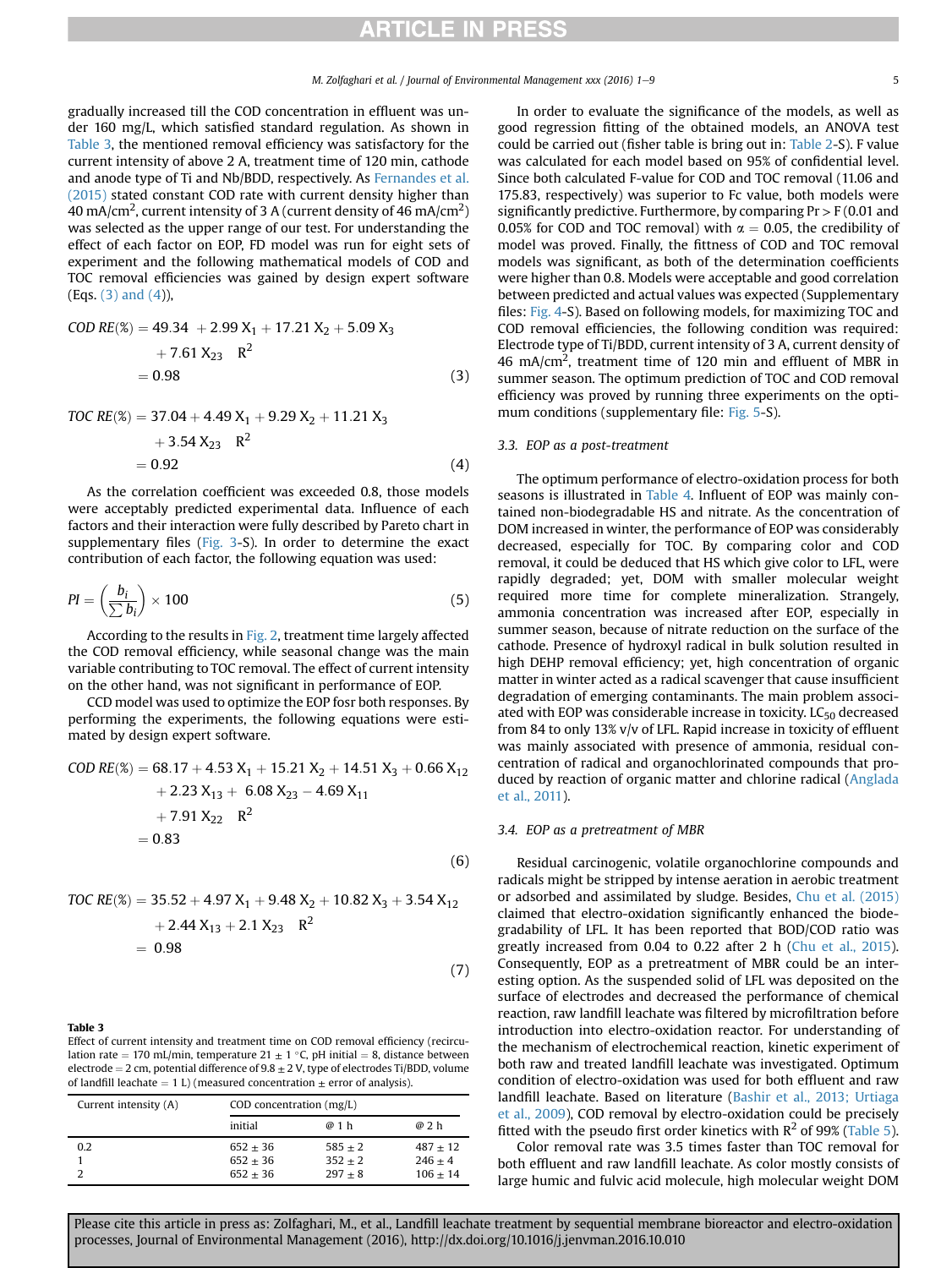## RTICLE IN PR

<span id="page-5-0"></span>6 **M. Zolfaghari et al. / Journal of Environmental Management xxx (2016) 1–9** 



Fig. 2. Contribution of current intensity  $(X_1)$ , treatment time  $(X_2)$ , seasonal changes  $(X_3)$  and interaction of time-seasonal changes  $(X_{23})$  on the responses (COD and TOC removal efficiency) in electro-oxidation process.

#### Table 4

Seasonal performance of EOP in optimum operating condition (Electrode Ti/BDD, Temperature = 21  $\pm$  1 °C, pH = 8.4  $\pm$  0.2, EC of 5.34  $\pm$  0.55 m/cm<sup>2</sup> in summer and 9.97  $\pm$  0.81 m/cm<sup>2</sup> in winter, current intensity of 3 A, voltage of 13.2 V, reaction time of 120 min).

| Parameter (unit)              | Summer          |               |         | Winter          |             |         |
|-------------------------------|-----------------|---------------|---------|-----------------|-------------|---------|
|                               | inlet           | outlet        | removal | inlet           | outlet      | removal |
| $COD$ (mgO <sub>2</sub> /L)   | $564 + 29$      | $89 \pm 3$    | 84.2    | $1003 + 48$     | $435 + 13$  | 56.6    |
| TOC (mgC/L)                   | $201 \pm 2$     | $57 \pm 1$    | 71.6    | $340 + 3$       | $214 + 2$   | 37.1    |
| $NH_4$ (mgN/L)                | $1.2 \pm 0.2$   | $65 \pm 0.2$  |         | $0.3 \pm 0.2$   | $9 \pm 0.2$ |         |
| $NO3$ (mgN/L)                 | $445 + 5$       | $345 \pm 5$   |         | $612 + 5$       | $598 + 5$   |         |
| $N_{\text{tot}}$ (mgN/L)      | $446.2 \pm 5.2$ | $410 \pm 5.2$ | 8.1     | $612.3 \pm 5.2$ | $607 + 5.2$ | 0.9     |
| $P_{\text{tot}}$ (mgP/L)      | $2.1 \pm 0.1$   | $1.9 + 0.1$   | 9.6     | $1.1 \pm 0.1$   | $0.9 + 0.1$ | 18.1    |
| $TA$ (mgCaCO <sub>3</sub> /L) | $465 + 24$      | $367 + 24$    | 21.1    | $752 + 24$      | $548 + 24$  | 27.1    |
| Toxicity-Daphnia (Uta)        | 1.2             | 7.7           | -       | -               | $-$         | -       |
| Color (TCU)                   | $845 + 10$      | $52 + 1$      | 93.8    | $1596 + 10$     | $81 + 1$    | 94.9    |
| $EC$ (ms/cm)                  | 8.53            | 7.44          |         | 8.36            | 7.48        |         |
| DEHP $(\mu g/L)$              | $19.8 + 2.3$    | <b>ND</b>     | 100     | $22.1 \pm 2.3$  | $6.5 + 2.3$ | 70.6    |

#### Table 5

Parameters of pseudo first order kinetic models of electrochemical reaction for effluent of MBR and raw landfill leachate (electrode type = Ti/BDD, temperature = 21  $\pm$  1  $^{\circ}$ C, current intensity  $=$  3 A).

| Status<br>_______ | Effluent of MBR |                                 |                 | Raw Landfill Leachate |        |                                               |                 |           |
|-------------------|-----------------|---------------------------------|-----------------|-----------------------|--------|-----------------------------------------------|-----------------|-----------|
| Parameter         | K(1/h)          | $.10-$<br>(m/s)<br>$K_m \times$ | $t_{1/2}$ (min) | $R^2$ (%)             | K(1/h) | $^{-6}$ (m/s)<br>$10^{\circ}$<br>$K_m \times$ | $t_{1/2}$ (min) | $R^2$ (%) |
| COD               | 0.86            | ີ<br>ر ۍ                        | 48.4            | 98.3                  | 0.45   | 19                                            | 92.1            | 99        |
| <b>TOC</b>        | 0.31            |                                 | 133             | 91.7                  | 0.16   | 6.8                                           | 259.1           | 81.1      |
| Color             | 1.11            | 47                              | 37.4            | 79.5                  | 0.56   | 24                                            | 73.8            | 96.8      |

was transformed into the smaller molecule (color removal), followed by oxidation of medium size DOM (TOC removal). The presence of high concentration of humic substances in raw LFL hampered the mineralization of DOM over the first 2 h of the treatment. When color was sufficiently removed, mineralization of DOM started (high TOC removal) (revolution of COD, color and TOC are presented in supplementary files: Fig. 6-S). COD removal rate for both raw and treated LFL followed the first-order kinetics. The constant rate of EOP also depended on the initial concentration of contaminants. For raw LFL, the half-life of COD, TOC and color was exactly the half of effluent of MBR.

For the additional experiments, the volume of 20 L of LFL was pretreated using EOP pilot. Unlike the previous experiment, color removal efficiency was selected for the process optimization, as it indicated the presence of non-biodegradable humic substance. Therefore, removal of 95% of the color was selected as the optimum treatment time of EOP, which occurred at 41 h. The performance of EOP for all parameters is shown in [Table 6.](#page-6-0) Ammonia removal from raw LFL using EOP was very low, around 12%. This value was consistent with that reported (8% of ammonia removal) by [Urtiaga](#page-8-0) [et al. \(2009\),](#page-8-0) because it requires indirect oxidation. Over the first hours of EOP, direct anodic oxidation on the surface of electrode was more dominant than indirect oxidation by means of hypochlorous acid (HClO) generated during electrolysis [\(Anglada et al.,](#page-8-0) [2011; Urtiaga et al., 2009; Zhou et al., 2016\)](#page-8-0). In fact, in the presence of chloride ions in solution, these ions can be oxidized into chlorine  $(Cl<sub>2</sub>)$ , followed by the hydrolysis of  $Cl<sub>2</sub>$  into hypochlorous acid (HClO). With the exception of COD, the other parameters (such as TOC and DEHP) were faintly removed by EOP owing to its complexity.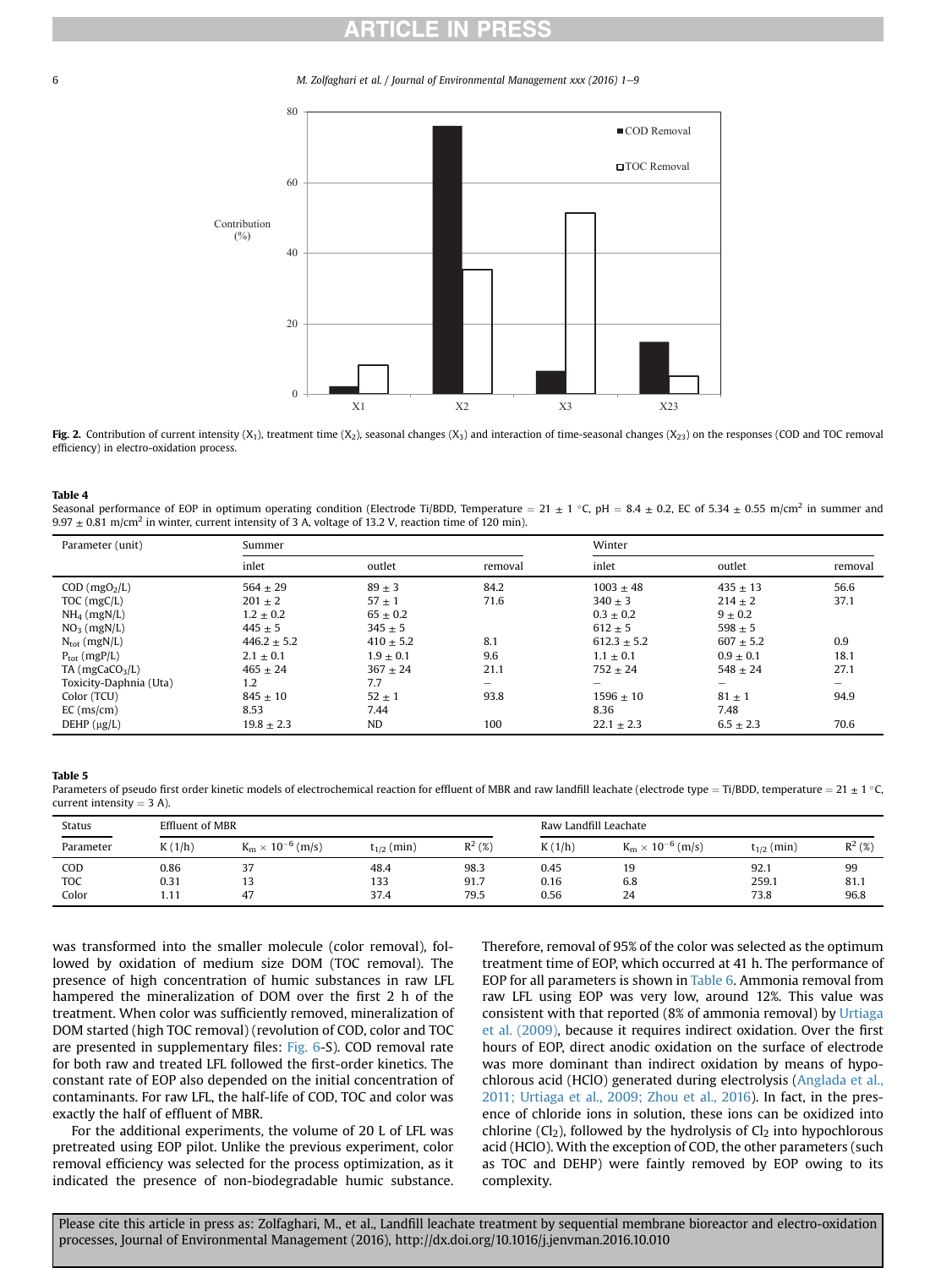### <span id="page-6-0"></span>Table 6

Performance of EOP for raw landfill leachate (electrode type  $=$  Ti/BDD, temperature  $= 20 \pm 1$  °C, pH  $= 8.1 \pm 0.2$ , current intensity  $= 3$  A, voltage  $= 9.8$  V, reaction time  $=$  41 h).

| Inlet         | Outlet                       | Removal (%)              |
|---------------|------------------------------|--------------------------|
| $1485 + 83$   | $639 + 24$                   | $57.0 + 1.1$             |
| $385 + 22$    | $248 + 12$                   | $35.8 + 0.6$             |
| $710 + 9$     | $623 + 82$                   | $12.3 + 10.3$            |
| $712 + 10$    | $688 + 23$                   | $3.4 \pm 1.8$            |
| $4.3 + 1.2$   | $3.6 + 0.9$                  | $16.3 + 1.9$             |
| $5555 + 1210$ | $4170 + 478$                 | $28.1 + 1.6$             |
| 15            | 17                           | $24.9 + 6.4$             |
| 53            | 27                           | 49                       |
| $1904 + 22$   | $52 + 101$                   | $97.3 \pm 5.2$           |
| $61 + 11$     | $50.8 + 9$                   | $16.7 \pm 11.1$          |
|               | $1.2 \pm 0.7$<br>$5.7 + 1.1$ | $65 + 81$<br>$4.1 + 0.9$ |

#### Table 7

Operating condition during optimization period of MBR for treatment of pretreated landfill leachate.

| Parameter (unit)             | Stage              |                    |  |  |
|------------------------------|--------------------|--------------------|--|--|
|                              |                    | 2                  |  |  |
| Operation period (day)       | 20                 | 14                 |  |  |
| HRT(h)                       | 46                 | 24                 |  |  |
| SRT (day)                    | 100                | 56                 |  |  |
| TS(g/L)                      | $14.161 \pm 1.176$ | $16.864 \pm 0.438$ |  |  |
| $VS$ (g/L)                   | $6.694 + 0.422$    | $9.019 + 0.323$    |  |  |
| Turbidity (NTU)              | $55 + 12$          | $67 + 14$          |  |  |
| OLR (COD/L/day)              | $0.475 + 0.107$    | $1.2 + 0.207$      |  |  |
| F/M ratio (kg COD/kg VS/day) | $0.069 + 0.015$    | $0.132 + 0.024$    |  |  |

Finally, the mineralization of portion of volatile fatty acid, partially removed phosphorous.

For optimization of MBR for pretreated landfill leachate low and high organic loading rate was tested (0.475 and 1.20 gCOD/L/day). The operating conditions and performances of MBR are illustrated in Tables 7 and 8. Since the toxicity of raw LFL was increased after electro-oxidation, nitrification was significantly affected (Table 8) because of hypochlorous acid and organochlorine compounds in the effluent. However, TOC removal was considerably increased in MBR when the effluent was pre-treated by EOP, as complex DOM was oxidized into low weight, biodegradable organic matter. DEHP, also, followed significant removal improvement (around 80% removal), due to the oxidation of its complex HS carrier. Finally, elimination of residual emerging contaminants and ammonia decreased the toxicity of effluent.

#### Table 8

Performance of MBR for treatment of pretreated landfill leachate.

#### 4. Discussion

According to the characterization of raw landfill leachate ([Table 2](#page-3-0)) with high concentration of ammonia and low BOD/COD ratio, it categorized as an old landfill leachate which was highly non-biodegradable ([Aloui et al., 2009](#page-8-0)). In summer, the ratio of BOD/ COD was increased, while the wastewater was diluted; hence, the performance of MBR for COD, TOC and color removal was increased due to adsorption of recalcitrant humic acid on sludge. As LFL became more concentrated, BOD removal efficiency also decreased, because of increase in toxicity of influent. Nitrification on the other hand, was not affected by ammonia load rate, as nitrobacter and nitrosomonas bacteria are autotroph ([Ahmed and Lan, 2012](#page-8-0)).

In EOP, the mass transport of pollutant  $(K_m)$  value was calculated for COD of raw LFL around  $1.9 \times 10^{-5}$  m/s (Table 6) which was close to the 1.75  $\times$  10<sup>-5</sup> m/s reported by [Anglada et al. \(2011\)](#page-8-0) and  $3 \times 10^{-5}$  m/s by [Panizza and Martinez-Huitle \(2013\)](#page-8-0) for the BDD electrode. Further increase in current intensity could result in secondary reaction, such as oxygen evolution (supplementary files: appendix A). Furthermore, high concentration of alkalinity diminished the performance of EOP, since ions, such as  $CO<sub>3</sub><sup>2</sup>$  and HCO<sub>3</sub> could act as a radical scavenger [\(Table 4](#page-5-0) also showed the removal of TA) ([Zhou et al., 2016](#page-8-0)).

Initial concentration of pollutant which reflected in seasonal changes was another important factor. An increase in the initial concentration of pollutant negatively decreased the constant firstorder kinetic; yet, it increased the removal of COD absolute value ([Fernandes et al., 2012](#page-8-0)). By closely looking at [Fig. 3,](#page-7-0) it could be understood that cost effectiveness of the EOP was increased for the initial concentration COD higher than 1000 mg/L ([Anglada et al.,](#page-8-0) [2010\)](#page-8-0). In optimum condition, 84 and 94% of color and COD was removed by EOP for the treated LFL, which was comparable to the results of other studies [\(Bashir et al., 2013](#page-8-0)). For the raw LFL in optimal conditions, 57 and 36% of COD and TOC removal efficiencies have been reported (Table 6). The energy consumption required for the oxidation of treated and raw landfill leachate were estimated to be 167 and 70 KWh/kg COD, respectively. In a pilot EOP plant, this amount was around 120 KWh/kg COD, which was close to our result [\(Urtiaga et al., 2009](#page-8-0)). In another study, the addition of chlorine in LFL, decreased the amount of electricity utilization from an average 193 to 121 KWh/kg COD ([Bashir et al.,](#page-8-0) [2013\)](#page-8-0). [Panizza and Martinez-Huitle \(2013\)](#page-8-0) estimated around 50 KWh/ $m<sup>3</sup>$  of energy consumption for 85% of COD removal using BDD electrode and current intensity of 2 A.

By using the combination of MBR and EOP as the tertiary treatment, in the optimum operating condition for both processes, COD, TOC, ammonium and DEHP concentration was decrease into

| Parameter (unit)               | Stage         |               |                 |               |                |                 |  |  |
|--------------------------------|---------------|---------------|-----------------|---------------|----------------|-----------------|--|--|
|                                |               |               |                 | 2             |                |                 |  |  |
|                                | Inlet         | Outlet        | Removal (%)     | Inlet         | Outlet         | Removal (%)     |  |  |
| $COD$ (mgO <sub>2</sub> /L)    | $915 + 138$   | $444 + 52$    | $50.4 + 12.8$   | $1226 + 276$  | $532 + 79$     | $56.1 \pm 5.6$  |  |  |
| TOC (mgC/L)                    | $232 \pm 33$  | $120 \pm 19$  | $48.3 + 4.5$    | $254 \pm 32$  | $142 + 21$     | $44.1 \pm 3.4$  |  |  |
| $NH_4$ (mgN/L)                 | $619 + 75$    | $128 + 40$    | $79.3 + 2.3$    | $592 + 15$    | $361 + 50$     | $55.5 \pm 9.5$  |  |  |
| $NO3$ (mgN/L)                  | $1.2 \pm 0.5$ | $131 \pm 24$  |                 | $1.5 \pm 0.8$ | $117 + 65$     |                 |  |  |
| $N_{\text{tot}}$ (mgN/L)       | $620 \pm 76$  | $445 \pm 51$  | $28.2 \pm 3.1$  | $593 \pm 16$  | $471 \pm 81$   | $21.1 \pm 7.3$  |  |  |
| $PO4$ (mgP/L)                  | $3.1 \pm 2.1$ | $0.7 \pm 1.1$ | $77.4 + 12.8$   | $4.2 \pm 0.3$ | $0.6 + 0.9$    | $85.7 + 19.0$   |  |  |
| $P_{\text{tot}}$ (mgP/L)       | $3.7 \pm 2.2$ | $0.7 \pm 1.1$ | $81.1 \pm 11.2$ | $4.5 + 0.5$   | $0.6 + 0.9$    | $86.7 \pm 16.7$ |  |  |
| $TA$ (mgCaCO <sub>3</sub> /L)  | $3939 + 933$  | $2850 + 1143$ | $27.6 + 10.0$   | $4410 + 775$  | $3310 + 355$   | $24.9 + 6.7$    |  |  |
| Toxicity-Daphnia (Uta)         | 7.7           | 2.7           | 64.9            |               |                |                 |  |  |
| Toxicity-Vibrio fischeri (Uta) | 27            | 1.5           | 94.4            | -             | -              | -               |  |  |
| Color (TCU)                    | $55 \pm 12$   | $15 \pm 11$   | $72.7 \pm 11.5$ | $94 \pm 32$   | $22 \pm 12$    | $76.6 \pm 6.7$  |  |  |
| $DEHP(\mu g/L)$                | $49 \pm 4$    | $9.8 \pm 4.1$ | $80 \pm 15.5$   | $55 \pm 3$    | $14.6 \pm 5.8$ | $73.5 \pm 21.1$ |  |  |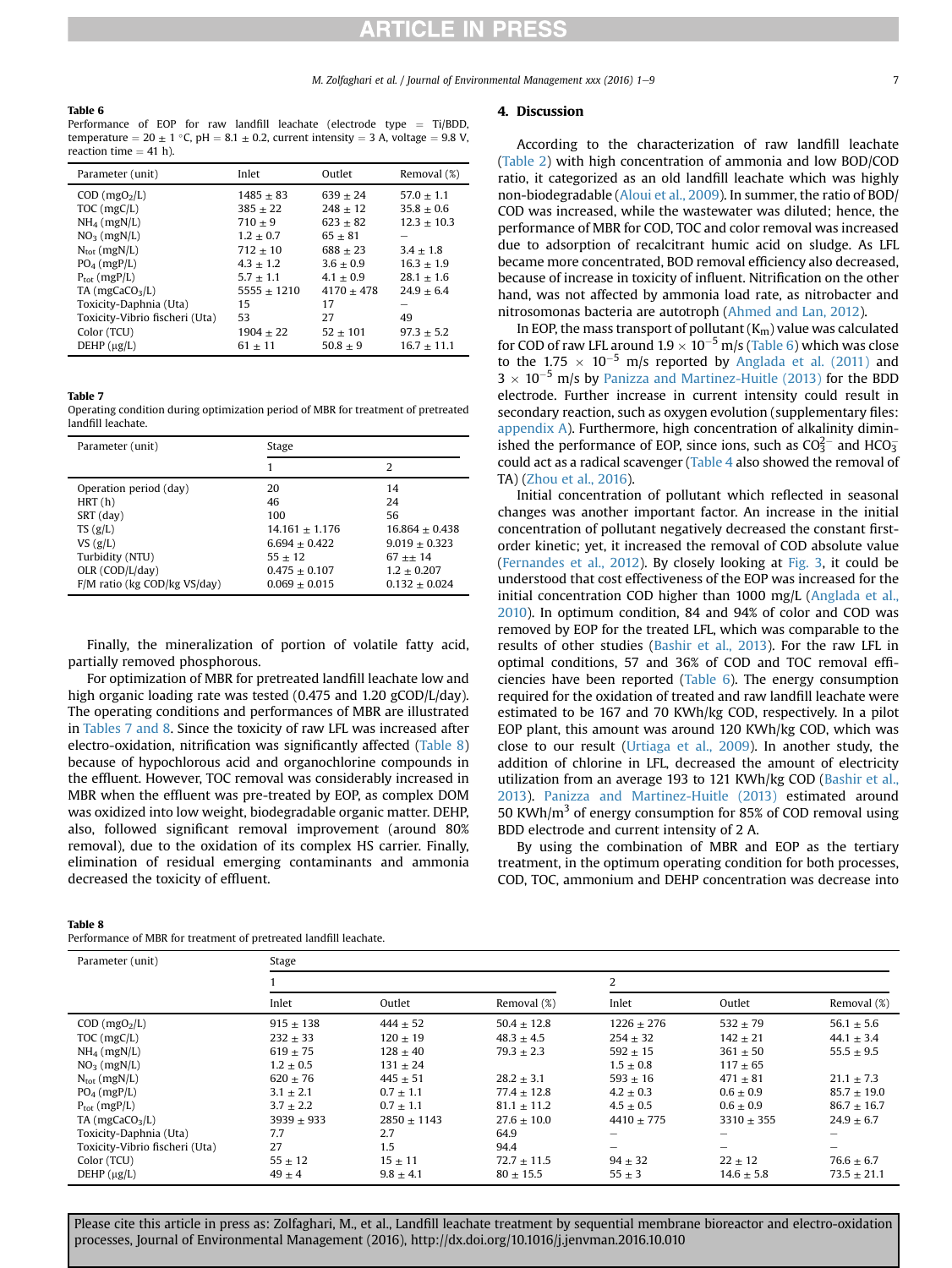## **RTICLE IN PRES**

<span id="page-7-0"></span>

Fig. 3. Energy consumption of electro-oxidation process according to (a) COD removal efficiency (b) total amount of COD in optimum operating condition.

89, 57, 65 and 9 mg/L, respectively. Furthermore, organochlorinated compounds were produced by reaction of chlorine radical with high concentration of dissolved organic matter and ammonia ([Anglada et al., 2011; Bashir et al., 2013](#page-8-0)), which increased the toxicity. Chloramine, chloroform, dichloroethane and dichloroacetonitrile with the total concentration of  $104-2100$   $\mu$ g/L, are the main organochlorinated compounds which are volatile in nature ([Anglada et al., 2011; Bashir et al., 2013\)](#page-8-0).

Using EOP as the pretreatment considerably decreased the energy consumption for both EOP and MBR. Moreover, final effluent toxicity was not increased more than 1.5 Uta for Daphnia, which was lower than 2.7 for the effluent of post-treated LFL by EOP. However, residual chlorine and nitrite radicals are the main reason of inhibition in nitrification in MBR for treatment.

By considering factors, such as performance of processes, energy consumption, toxicity of final effluent, and removal of emerging contaminants, it seems that utilization of EOP as a post treatment method was more viable.

## 5. Conclusion

Old landfill leachate is considered as one of the most problematic wastewater to treat, because of high concentration of nonbiodegradable organic matter, largely humic substances, ammonia, heavy metal and DEHP. As toxic landfill leachate contains low amount of BOD and phosphorous, efficient treatment of HS and emerging contaminants by even highly sophisticated MBR process has been challenging. Electro-oxidation process was used to properly handle the residual COD and DEHP without production of extra sludge. However, the effluent of EOP was more toxic due to the presence of organochlorine compounds, remaining radical and ammonia.

Application of EOP before MBR was considered a substitutional option because of following reasons:

- (1) Oxidation of high molecular weight organic compounds into smaller molecules enhanced MBR performance in the term of TOC removal efficiency from 23 to 48% for the raw and pretreated LFL, respectively.
- (2) DEHP mainly adsorbed to humic substances; thus, oxidation of humic substances increased its bioavailability, leading to enhancement its removal efficiency from 66 to 80% for electro-oxidized landfill leachate.
- (3) Residual radicals and organochlorinated compounds produced in EOP, was sufficiently removed in aeration basin of MBR by air stripping and adsorption on sludge.
- (4) Electro-oxidation of raw landfill leachate required considerably less amount of electricity (16 KWh/ $m<sup>3</sup>$  and 70 KWh/kg